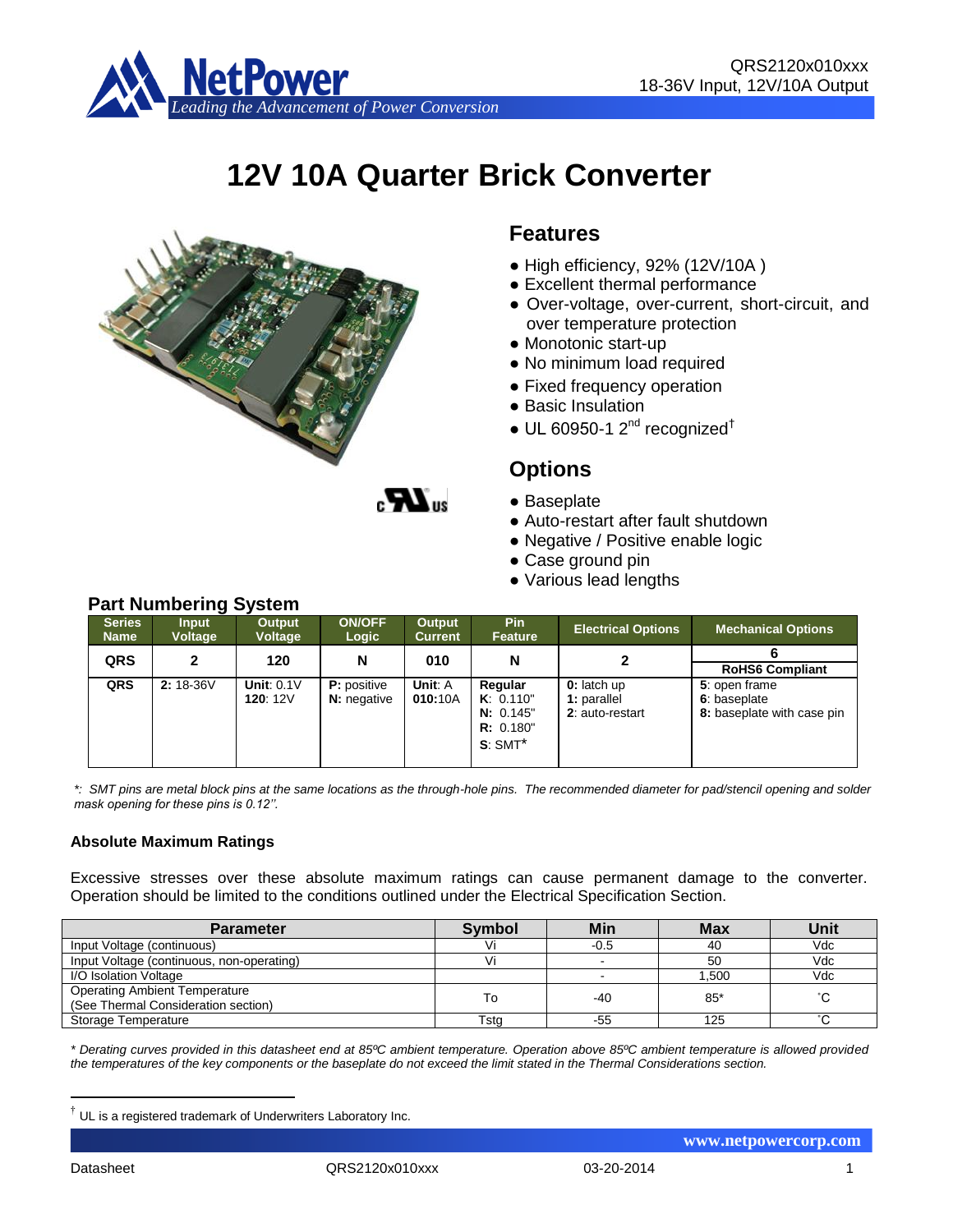

#### **Electrical Specifications**

These specifications are valid over the converter's full range of input voltage, resistive load, and temperature unless noted otherwise.

#### **Input Specifications**

| <b>Parameter</b>                                                                         | <b>Symbol</b> | Min                      | <b>Typ</b> | <b>Max</b> | Unit |
|------------------------------------------------------------------------------------------|---------------|--------------------------|------------|------------|------|
| Input Voltage                                                                            | Vi            | 18                       | 24         | 36         | Vdc  |
| Input Current                                                                            | li,max        |                          |            | 9          |      |
| Quiescent Input Current (Typical Vin)                                                    | li, Qsnt      |                          | 180        | 220        | mA   |
| <b>Standby Input Current</b>                                                             | li,stdby      | $\overline{\phantom{0}}$ |            | 6          | mA   |
| Input Reflected-ripple Current, Peak-to-peak<br>(5 Hz to 20 MHz, 12 µH source impedance) |               |                          | 10         |            | mA   |
| Input Ripple Rejection (120 Hz)                                                          |               |                          | 60         |            | dB   |
| Input Turn-on Voltage Threshold                                                          |               | 16                       | 17         | 18         |      |
| Input Turn-off Voltage Threshold                                                         |               | 15                       | 16         | 17         |      |
| Input Voltage ON/OFF Hysteresis                                                          |               | 0.5                      | .5         |            |      |

#### **Output Specifications**

| <b>Parameter</b>                                                   | <b>Symbol</b>            | <b>Min</b>     | <b>Typ</b> | <b>Max</b> | <b>Unit</b>     |
|--------------------------------------------------------------------|--------------------------|----------------|------------|------------|-----------------|
| Output Voltage Set Point                                           |                          | 11.8           | 12.0       | 12.2       | Vdc             |
| (Typical Vin; lo = lo,max; Ta = 25°C)                              |                          |                |            |            |                 |
| Output Voltage Set Point (over all conditions)                     |                          | 11.6           |            | 12.4       | Vdc             |
| <b>Output Regulation:</b>                                          |                          |                |            |            |                 |
| Line Regulation (Over full input range, $I_0 = 1/2$ of load)       | $\blacksquare$           | $\sim$         | 0.05       | 0.2        | %V <sub>O</sub> |
| Load Regulation ( $I_0 = I_0$ , min to $I_0$ , max, typical Vin)   |                          | $\blacksquare$ | 0.05       | 0.2        | %V <sub>O</sub> |
| Temperature (Ta = -40 $\degree$ C to 85 $\degree$ C)               |                          |                | 15         | 50         | mV              |
| Output Ripple and Noise Voltage                                    |                          |                |            |            |                 |
| <b>RMS</b>                                                         | $\overline{\phantom{0}}$ | $\blacksquare$ | $\sim$     | 20         | mVrms           |
| Peak-to-peak (5 Hz to 20 MHz bandwidth, Vin = 48V)                 |                          |                |            | 50         | mVp-p           |
| <b>External Load Capacitance</b>                                   | $\blacksquare$           | $\sim$         | $\sim$     | 3,000      | μF              |
| <b>Output Current</b>                                              | lo                       | 0              |            | 10         | A               |
| <b>Output Power</b>                                                | Po                       | $\mathbf 0$    |            | 120        | W               |
| Startup Delay (from enabling to Vo reaching 10% of set point.      |                          |                | 4          |            | ms              |
| Typical Vin; lo=lo, max, Ta = 25°C)                                |                          |                |            |            |                 |
| Startup Time (Vo from 10% to 90% of output set point. lo = lo,min. |                          |                | 6          |            | ms              |
| $Ta = 25^{\circ}C$                                                 |                          |                |            |            |                 |
| Output Over Current Protection trip point                          | lo.cli                   | 10.3           | 11.5       | 13         | A               |
| Output Over Voltage trip point                                     |                          | 13.5           | 15.0       | 16.5       | $\vee$          |
| Output ripple frequency                                            |                          | 240            | 260        | 280        | kHz             |
| Dynamic Response                                                   |                          |                |            |            |                 |
| (Typical Vin; Ta = $25^{\circ}$ C; Load transient 0.1A/ $\mu$ s)   |                          |                |            |            |                 |
| Load step from 50% to 75% of full load:                            |                          |                |            |            |                 |
| Peak deviation                                                     |                          |                | 5          |            | %V <sub>O</sub> |
| Settling time (to 10% band of Vo deviation)                        |                          |                | 250        |            | μs              |
| Load step from 50% to 25% of full load                             |                          |                |            |            |                 |
| Peak deviation                                                     |                          |                | 5          |            | %Vo             |
| Settling time (to 10% band of Vo deviation)                        |                          |                | 250        |            | <b>US</b>       |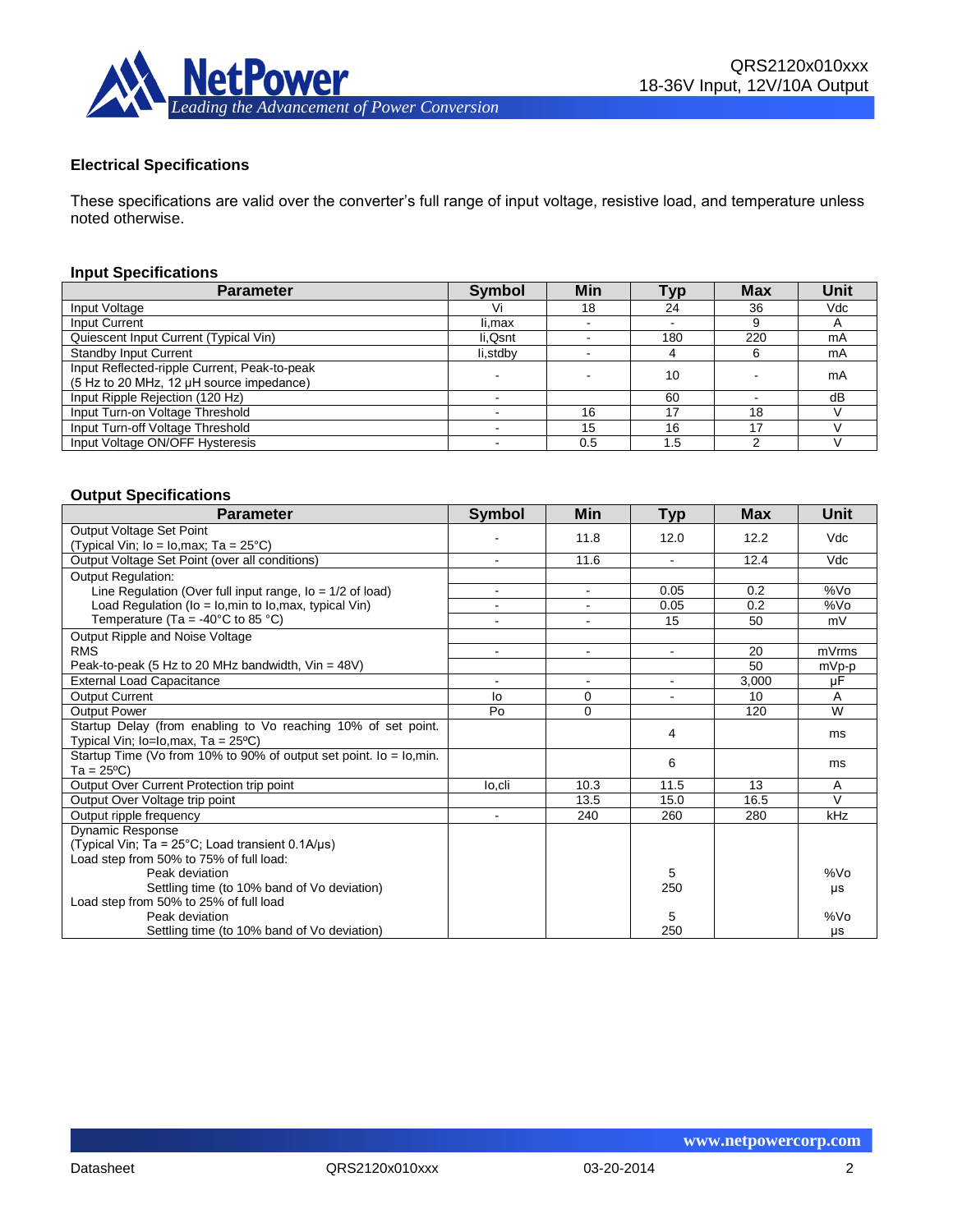

### **General Specifications**

| <b>Parameter</b>                                                                                                | <b>Symbol</b>  | Min | <b>Typ</b> | <b>Max</b> | <b>Unit</b>  |
|-----------------------------------------------------------------------------------------------------------------|----------------|-----|------------|------------|--------------|
| Remote Enable                                                                                                   |                |     |            |            |              |
| Logic Low:                                                                                                      |                |     |            |            |              |
| $ION/OFF = 1.0mA$                                                                                               | <b>VON/OFF</b> |     |            | 1.2        |              |
| $VON/OFF = 0.0 V$                                                                                               | <b>ION/OFF</b> |     |            | 1.0        | mA           |
| $ION/OFF = 0.0µA$<br>Logic High:                                                                                | <b>VON/OFF</b> |     |            | 15         |              |
| Leakage Current                                                                                                 | <b>ION/OFF</b> |     |            | 50         | μA           |
| Output Voltage Trim Range                                                                                       |                | 80  |            | 110        | %Vo          |
| <b>Isolation Capacitance</b>                                                                                    |                |     | 5600       |            | рF           |
| <b>Isolation Resistance</b>                                                                                     |                | 10  |            |            | МΩ           |
| Calculated MTBF (Telecordia SR-332, 2011, Issue 3), full load,<br>40°C, 60% upper confidence level, typical Vin |                |     | 9.5        |            | $10^6$ -hour |

# **Characteristic Curves**



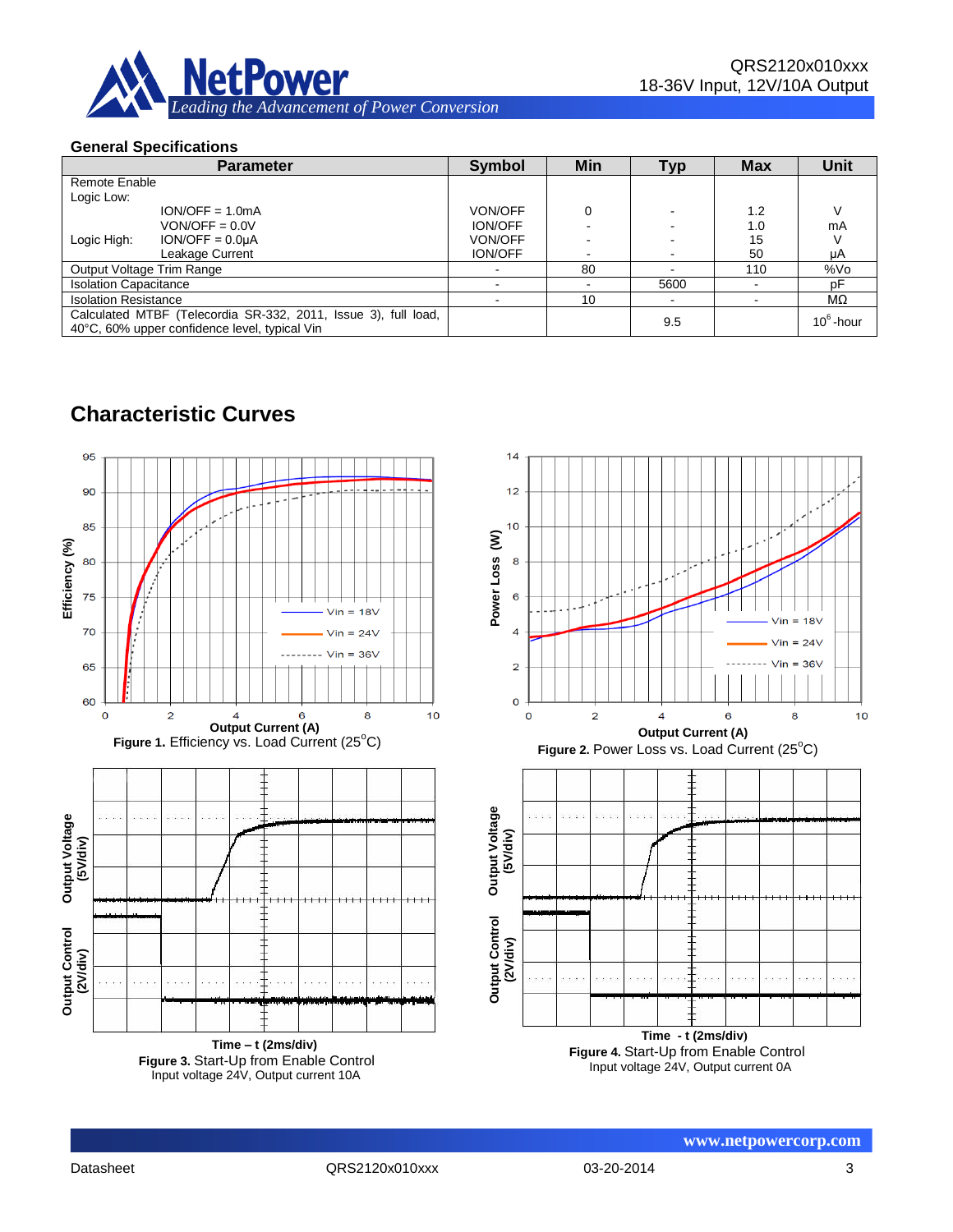













**Figure 6.** Input Reflected Ripple Current at Full Load





 $14$ 



9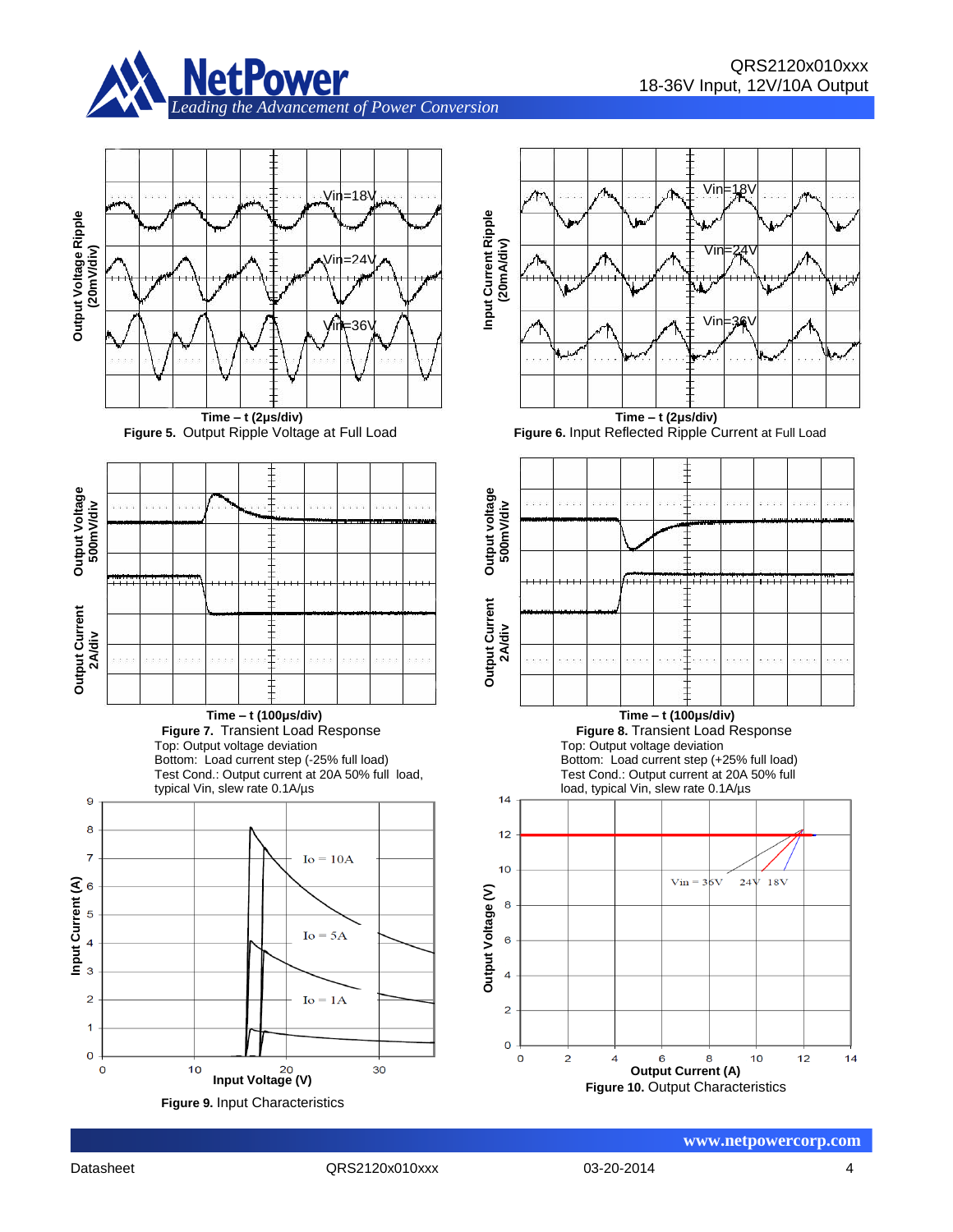



**Figure 11**. Current Derating Curve for Airflow Direction 3 (Ref. Fig. 12 for Airflow Direction; typical Vin, open frame unit using soldering interface)







 **Figure 12.** Thermal Image for Airflow Direction 3 (8.5A output, 55°C ambient, 200 LFM, typical Vin, open frame unit using soldering interface)



**Figure 14.** Thermal Image for Airflow Direction 2 (8.3A output, 55°C ambient, 200 LFM, Vin = 24V open frame unit using solder interface)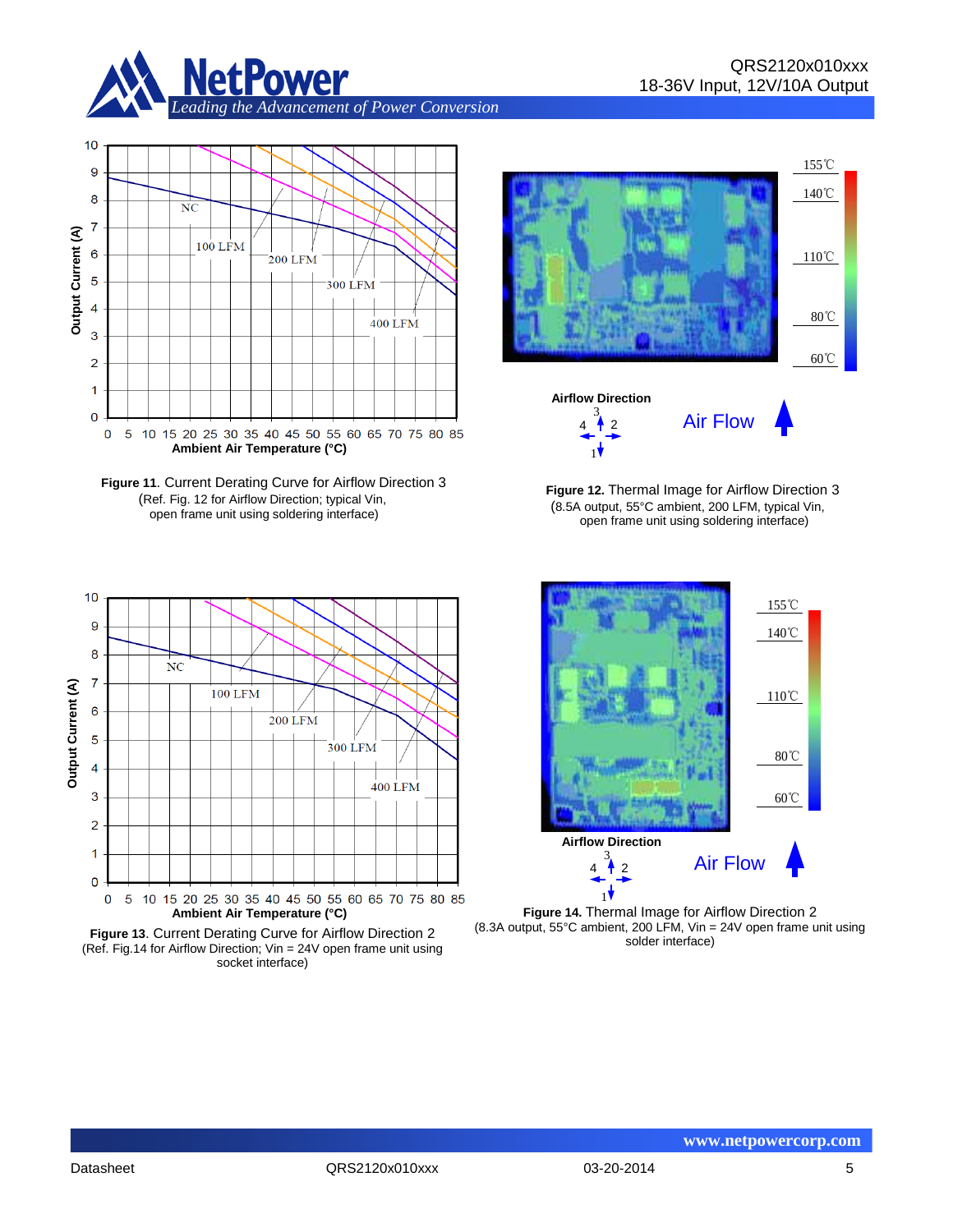

### **Feature Descriptions**

#### **Remote ON/OFF**

The converter can be turned on and off by changing the voltage or resistance between the ON/OFF pin and Vin(-). The QRS2 Series of converters is available with factory selectable positive logic or negative enabling logic.

For the negative control logic, the converter is ON when the ON/OFF pin is at a logic low level and OFF when the ON/OFF pin is at a logic high level. With positive control logic, the converter is ON when the ON/OFF pin is at a logic high level and OFF when the ON/OFF pin is at a logic low level.

With the internal pull-up circuitry, a simple external switch between the ON/OFF pin and Vin(-) can control the converter. A few example circuits for controlling the ON/OFF pin are shown in Figures 15, 16 and 17.

The logic low level is from 0V to 1.2V and the maximum sink current during logic low is 1mA. The external switch must be capable of maintaining a logic-low level while sinking up to this current. The

logic high level is from 3.5V to 15V. The converter has an internal pull-up circuit that ensures the ON/OFF pin at a high logic level when the leakage current at ON/OFF pin is no greater than 50μA.

#### **Remote SENSE**

The remote SENSE pins are used to sense voltage at the load point to accurately regulate the load voltage and eliminate the impact of the voltage drop in the power distribution path.

SENSE(+) and SENSE(-) pins should be connected between the points where voltage regulation is desired. The voltage between the SENSE pins and the output pins must not exceed the smaller of 0.5V or 10% of typical output voltage.

 $[Vout(+) - Vout(-)] - [SENSE(+) - SENSE(-)] < MIN(0.5V, 10\% Vo)$ 

When remote sense is not used, the SENSE pins should be connected to their corresponding output pins. If the SENSE pins are left floating, the converter will deliver an output voltage slightly higher than its specified typical output voltage.



**Figure 15.** Opto Coupler Enable Circuit



**Figure 16.** Open Collector Enable Circuit



 **Figure 17.** Direct Logic Drive

#### **Output Voltage Adjustment (Trim)**

The trim pin allows the user to adjust the output voltage set point. To increase the output voltage, an external resistor is connected between the TRIM pin and SENSE(+). To decrease the output voltage, an external resistor is connected between the TRIM pin and SENSE(-). The output voltage trim range is 80% to 110% of its specified nominal output voltage. The circuit configuration for trim down operation is shown in Figure 18.

To decrease the output voltage, the value of the external resistor should be

$$
Rdown = (\frac{511}{\Delta} - 10.22)(k\Omega)
$$

Datasheet QRS2120x010xxx 03-20-2014 6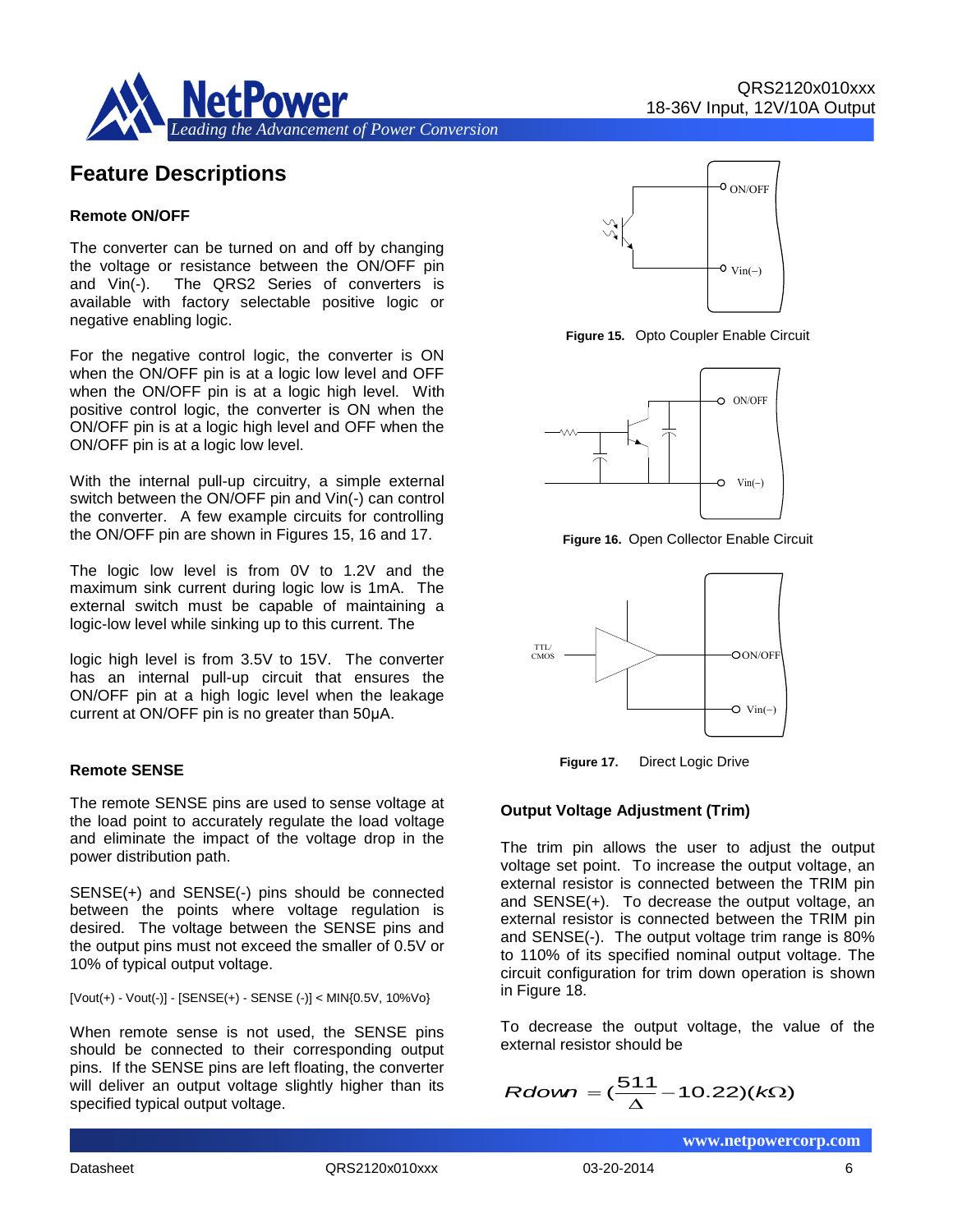

**Where** 

$$
\Delta = (\frac{|Vnom - Vadj|}{Vnom}) \times 100
$$

and

Vnom = Typical Output Voltage Vadj = Adjusted Output Voltage

The circuit configuration for trim up operation is shown in Figure 19. To increase the output voltage, the value of the resistor should be

$$
Rup = \left(\frac{5.11\text{Vol}(100 + \Delta)}{1.225\Delta} - \frac{511}{\Delta} - 10.22\right)(k\Omega)
$$

Where  $V_0 = T$ ypical Output Voltage

When using the trim up function, the output power goes up for the same output current. It is important not to exceed the maximum power rating of the converter as given in the Specifications table.



**Figure 18.** Circuit to Decrease Output Voltage



**Figure 19.** Circuit to Increase Output Voltage

#### **Active Current Share (Parallel)**

Parallel/Case pin is designed for either active current share among modules in parallel or for grounding the baseplate (case).

The active current share feature allows multiple converters to share load current. For the parallel operation of multiple converters, The Parallel pin on each converter should be connected together. It is suggested to have a ground plane on the system board for Vin(-) to reduce the ground noise impact on the current share accuracy. The loop formed by the trace connecting the Parallel pins and the ground trace should be minimized to avoid noise coupling into the current share circuitry. A typical current share scheme for the QRS2 series of converters is shown in Fig. 20.



**Fig. 20** Circuit Configuration for Active Current Share

#### **Input Under-Voltage Lockout**

This feature prevents the converter from starting until the input voltage reaches the turn-on voltage threshold, and keeps the converter running until the input voltage falls below the turn-off voltage threshold. Both turn-on and turn-off voltage thresholds are defined in the Input Specifications table. The hysteresis prevents oscillations.

#### **Output Over-Current Protection (OCP)**

This converter can be ordered in either latch-off or auto-restart version upon OCP, OVP, and OTP.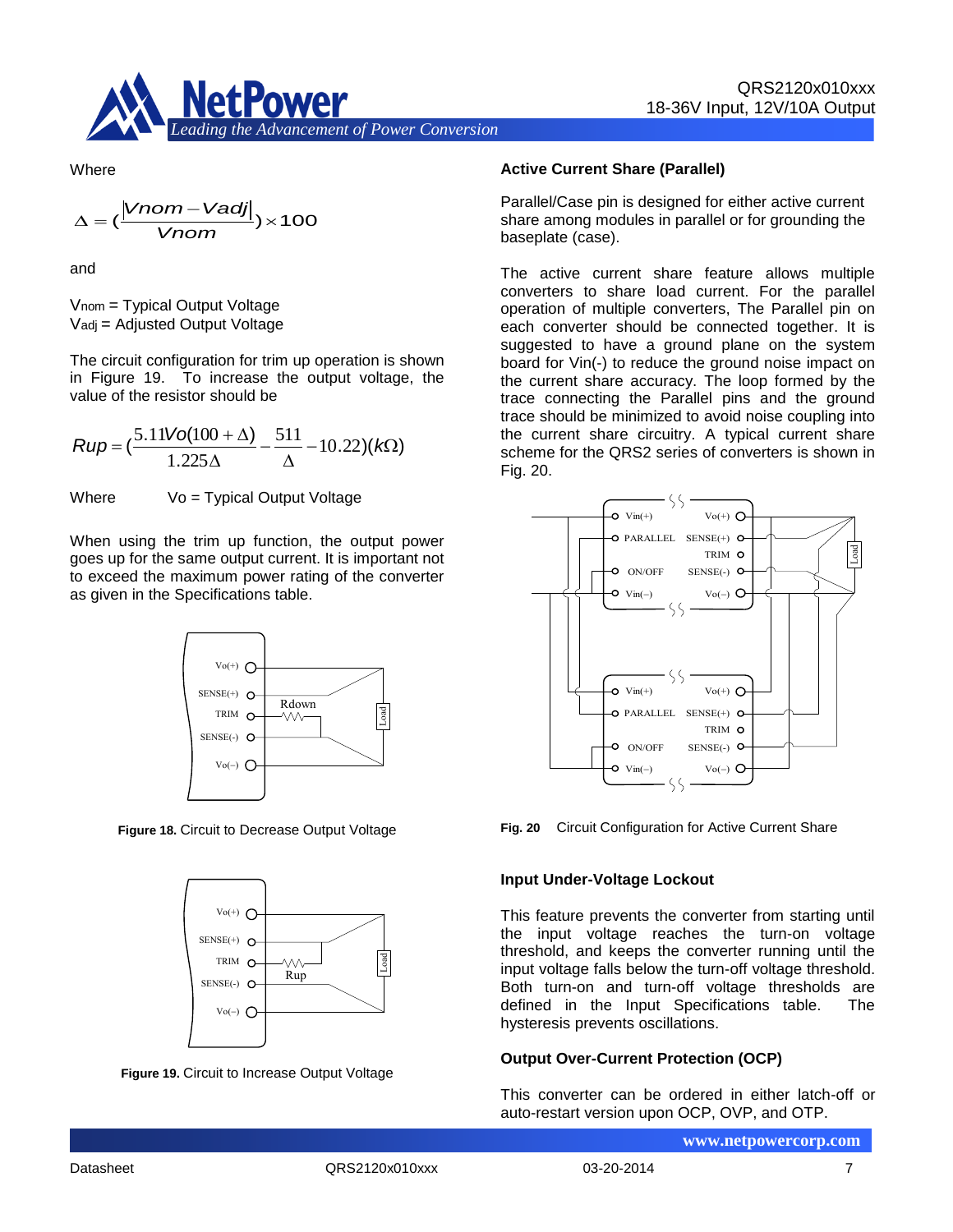

With the latch-off version, the converter will latch off when the load current exceeds the limit. The converter can be restarted by toggling the ON/OFF switch or recycling the input voltage.

With the auto-restart version, the converter will operate in a hiccup mode (repeatedly try to restart) until the cause of the over-current condition is cleared.

#### **Output Over-Voltage Protection (OVP)**

With the latch-off version, the converter will latch off when the output voltage exceeds the limit. The converter can be restarted by toggling the ON/OFF switch or recycling the input voltage.

With the auto-restart version, the converter will operate in a hiccup mode (repeatedly try to restart) until the cause of the over-voltage condition is cleared.

#### **Over Temperature Production (OTP)**

With the latch-off version, the converter will shut down and latch off if an over-temperature condition is detected. The converter has a temperature sensor located at a carefully selected position in the converter circuit board, which represents the thermal condition of key components of the converter. The thermal shutdown circuit is designed to turn the converter off when the temperature at the sensor reaches 120°C. The module can be restarted by toggling the ON/OFF switch or recycling the input voltage.

With the auto-restart version, the converter will resume operation after the converter cools down.

### **Design Considerations**

As with any DC/DC converter, the stability of the QRS2 converters may be compromised if the source impedance is too high or inductive. It's desirable to keep the input source ac-impedance as low as possible. Although the converters are designed to be stable without adding external input capacitors for typical source impedance, it is recommended to add 100  $\mu$ F low ESR electrolytic capacitors at the input of the converter for each 100W output power, which reduces the potential negative impact of the source impedance on the converter stability. These electrolytic capacitors should have sufficient RMS current rating over the operating temperature range.

The converter is designed to be stable without additional output capacitors. To further reduce the output voltage ripple or improve the transient response, additional output capacitors are often used in applications. When additional output capacitors are used, a combination of ceramic capacitors and tantalum/polymer capacitors shall be used to provide good filtering while assuring the stability of the converter.

### **Safety Considerations**

The QRS2 Series of converters are designed in accordance with EN 60950 Safety of Information Technology Equipment Including Electrical Equipment. The converters are recognized by UL in both USA and Canada to meet the requirements in UL 60950, Safety of Information Technology Equipment and applicable Canadian Safety Requirement, and ULc 60950. Flammability ratings of the PWB and plastic components in the converter meet 94V-0.

To protect the converter and the system, an input line fuse is highly recommended on the un-grounded input end.

### **Thermal Considerations**

The QRS2 Series of converters can operate in various thermal environments. Due to the high efficiency and optimal heat distribution, these converters exhibit excellent thermal performance.

The maximum allowable output power of any power converter is usually determined by the electrical design and the maximum operating temperature of its components. The QRS2 Series of converters have been tested comprehensively under various conditions to generate the derating curves with the consideration for long term reliability.

The thermal derating curves are highly influenced by the test conditions. One of the critical variables is the interface method between the converter and the test fixture board. There is no standard method in the industry for the derating tests. Some suppliers use sockets to plug in the converter, while others solder the converter into the fixture board. It should be noticed that these two methods produce significantly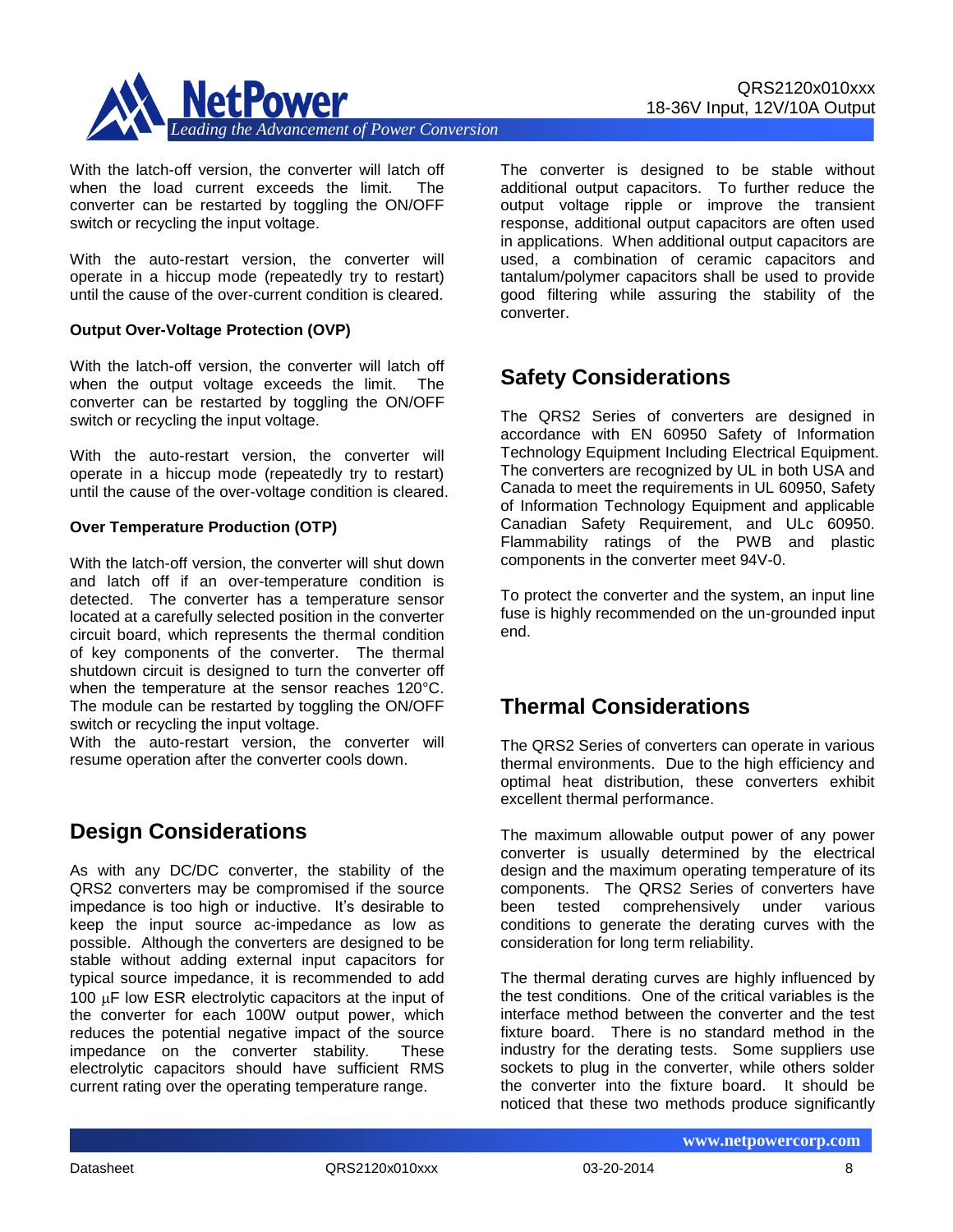

different results for a given converter. When the converter is soldered into the fixture board, the thermal performance of the converter is significantly improved compared to using sockets due to the reduction of the contact loss and the thermal impedance from the pins to the fixture board. Other factors affecting the results include the board spacing, construction (especially copper weight, holes and openings) of the fixture board and the spacing board, temperature measurement method and ambient temperature measurement point. The thermal derating curves in this datasheet are obtained using a PWB fixture board and a PWB spacing board with no opening, a board-to-board spacing of 1", and the converter is soldered to the test board with thermal relieves.

Note that the natural convection condition was measured at 0.05 m/s to 0.15 m/s (10ft./min. to 30 ft./min.

#### **Heat Transfer without a Baseplate**

With single-board DC/DC converter designs, convection heat transfer is the primary cooling means for converters without a baseplate. Therefore, airflow speed should be checked carefully for the intended operating environment. Increasing the airflow over the converter enhances the heat transfer via convection.

Figure 21 shows a recommended temperature monitoring point for open frame modules. For reliable operation, the temperature at this location should not continuously exceed 120 °C.



**Figure 21.** Temperature Monitoring Location

#### **Heat Transfer with a Baseplate**

The QRS2 Series of converters have the options of using a baseplate for enhanced thermal performance.

The typical height of the converter with the baseplate option is 0.50''. The use of an additional heatsink or cold-plate can further improve the thermal performance of the converter. With the baseplate option, a standard quarter-brick heatsink can be attached to the converter using M3 screws.

For reliable operation, the baseplate temperature should not continuously exceed 100 °C.

# **EMC Considerations**

The EMC performance of the converter is related to the layout and filtering design of the customer board. Careful layout and adequate filtering around the converter are important to confine noise generated by the switching actions in the converter and to optimize system EMC performance.